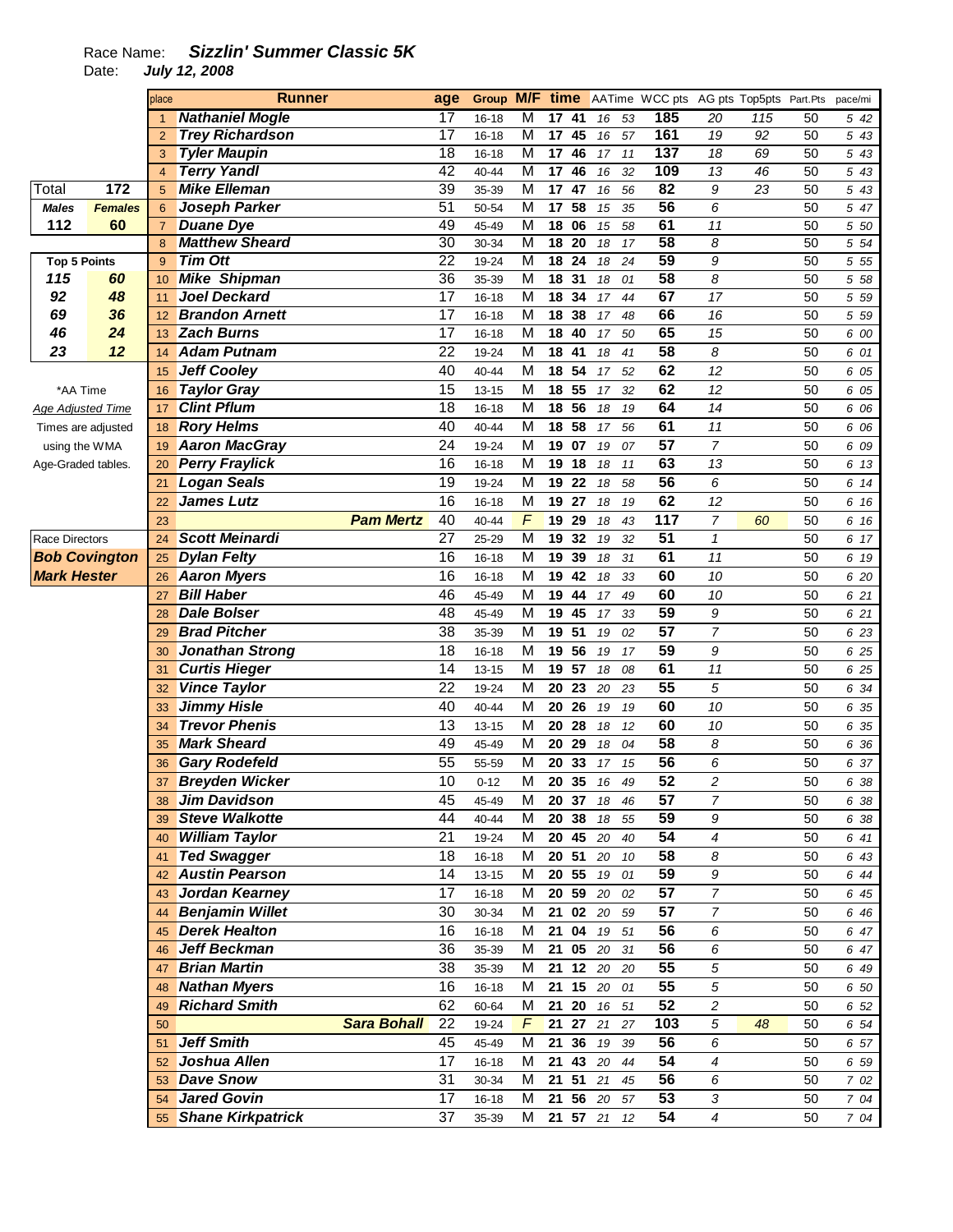| place | <b>Runner</b>                                    |                                    |                |                |                      |          |          | Group M/F time AATime WCC pts AG pts Top5pts Part.Pts |                          |    |          | pace/mi        |
|-------|--------------------------------------------------|------------------------------------|----------------|----------------|----------------------|----------|----------|-------------------------------------------------------|--------------------------|----|----------|----------------|
| 56    | <b>Kyle Swartz</b>                               | 16                                 | 16-18          | M              | 22 01                | 20       | 44       | 52                                                    | 2                        |    | 50       | 7 05           |
| 57    | <b>Carlie Rider</b>                              | 18                                 | $16 - 18$      | F              | 22<br>02             | 21       | 48       | 88                                                    | $\overline{c}$           | 36 | 50       | 7 06           |
| 58    | <b>Don Heaslip</b>                               | 41                                 | 40-44          | M              | 22 03                | 20       | 41       | $\overline{58}$                                       | 8                        |    | 50       | 7 06           |
| 59    | <b>Tom Sheard</b>                                | 54                                 | 50-54          | M              | 22 04                | 18       | 41       | $\overline{55}$                                       | 5                        |    | 50       | 7 06           |
| 60    | <b>Tom Ferkinhoff</b>                            | 45                                 | 45-49          | M              | 22<br>14             | 20       | 14       | 55                                                    | 5                        |    | 50       | 7 09           |
| 61    | <b>Andrew Bauman</b>                             | 18                                 | 16-18          | M              | 22<br>25             | 21       | 41       | $\overline{51}$                                       | $\mathbf{1}$             |    | 50       | 7 13           |
| 62    | <b>Ray Seals</b>                                 | $\overline{19}$                    | 19-24          | M              | 22<br>40             | 22       | 11       | $\overline{53}$                                       | 3                        |    | 50       | 7 18           |
| 63    | <b>Brenda Burns</b>                              | $\overline{50}$                    | 50-54          | F              | 22<br>43             | 19       | 35       | $\overline{75}$                                       | $\mathbf{1}$             | 24 | 50       | 7 19           |
| 64    | <b>Brandon Phillips</b>                          | $\overline{31}$                    | 30-34          | M              | 22<br>45             | 22       | 38       | 55                                                    | 5                        |    | 50       | 7 19           |
| 65    | <b>Hunter Lambright</b>                          | $\overline{17}$                    | $16 - 18$      | M              | 22<br>51             | 21       | 49       | $\overline{50}$                                       | 0                        |    | 50       | 7 21           |
| 66    | <b>Gene Black</b>                                | 66                                 | 65-69          | M              | 54<br>22             | 17       | 27       | $\overline{50}$                                       | 0                        |    | 50       | 7 22           |
| 67    | <b>Bob Gibbs</b>                                 | 56                                 | 55-59          | M              | 56<br>22             | 19       | 05       | $\overline{55}$                                       | 5                        |    | 50       | 7 23           |
| 68    | <b>Eric Yandl</b>                                | $\overline{13}$                    | $13 - 15$      | M              | 23<br>17             | 20       | 42       | $\overline{58}$                                       | 8                        |    | 50       | 7 30           |
| 69    | <b>Ira Means</b>                                 | 41                                 | 40-44          | M              | 23<br>18             | 21       | 51       | $\overline{57}$                                       | $\overline{7}$           |    | 50       | 7 30           |
| 70    | <b>Keith Webster</b>                             | 43                                 | 40-44          | M              | 23<br>19             | 21       | 33       | $\overline{56}$                                       | 6                        |    | 50       | 7 30           |
| 71    | <b>George Sowers</b>                             | $\overline{37}$                    | 35-39          | M              | 23<br>21             | 22       | 34       | $\overline{53}$                                       | 3                        |    | 50       | 7 31           |
| 72    | <b>Sandy Grubb</b>                               | 42                                 | 40-44          | F              | 23<br>26             | 22       | 09       | 68                                                    | 6                        | 12 | 50       | 7 33           |
| 73    | <b>Rod Waltz</b>                                 | 47                                 | 45-49          | M              | 23<br>46             | 21       | 17       | $\overline{54}$                                       | $\overline{4}$           |    | 50       | 7 39           |
| 74    | <b>Thomas Hale</b>                               | 47                                 | 45-49          | M              | 23<br>47             | 21       | 18       | $\overline{53}$                                       | 3                        |    | 50       | 7 39           |
| 75    | <b>Richard Miller</b>                            | 44                                 | 40-44          | M              | 23<br>49             | 21       | 50       | 55                                                    | 5                        |    | 50       | 7 40           |
| 76    | <b>Caleb King</b>                                | 15                                 | $13 - 15$      | M              | 23<br>51             | 22       | 06       | 57                                                    | $\overline{7}$           |    | 50       | 741            |
| 77    | <b>George Stallings</b>                          | 59                                 | 55-59          | M              | 23<br>55             | 19       | 24       | $\overline{54}$                                       | $\overline{4}$           |    | 50       | 7 42           |
| 78    | <b>Kate Schamel</b>                              | $\overline{36}$                    | 35-39          | F              | 24<br>02             | 23       | 39       | $\overline{58}$                                       | 8                        |    | 50       | 7 44           |
| 79    | <b>Brad Lambright</b>                            | $\overline{42}$                    | 40-44          | M              | 24<br>03             | 22       | 23       | $\overline{54}$                                       | $\boldsymbol{4}$         |    | 50       | 744            |
| 80    | <b>Kevin Lingg</b>                               | $\overline{32}$                    | 30-34          | M              | 24<br>15             | 24       | 04       | $\overline{54}$                                       | $\overline{4}$           |    | 50       | 7 48           |
| 81    | <b>Rick Niersbach</b>                            | $\overline{55}$                    | 55-59          | M              | 24<br>20             | 20       | 26       | $\overline{53}$                                       | 3                        |    | 50       | 7 50           |
| 82    | <b>Kevin Shelley</b>                             | 41                                 | 40-44          | M              | 24<br>21             | 22       | 50       | $\overline{53}$                                       | 3                        |    | 50       | 7 50           |
| 83    | <b>Rick Bolser</b>                               | $\overline{39}$                    | 35-39          | M              | 24<br>32             | 23       | 21       | 52                                                    | $\overline{c}$           |    | 50       | 7 54           |
| 84    | <b>Michelle Dafler</b>                           | $\overline{30}$                    | 30-34          | F              | 24<br>33             | 24       | 33       | 55                                                    | 5                        |    | 50       | 7 54           |
| 85    | <b>Patrick Williams</b>                          | 58                                 | 55-59          | M              | 24<br>38             | 20       | 10       | 52                                                    | 2                        |    | 50       | 7 56           |
| 86    | <b>Michael King</b>                              | 53                                 | 50-54          | M              | 24<br>41             | 21       | 04       | $\overline{54}$                                       | $\overline{4}$           |    | 50       | 7 57           |
| 87    | <b>Darin Dubbs</b>                               | $\overline{39}$                    | 35-39          | M              | 24<br>48             | 23       | 37       | $\overline{51}$                                       | $\mathbf{1}$             |    | 50       | 7 59           |
| 88    | <b>Tim Harris</b>                                | $\overline{13}$                    | $13 - 15$      | M              | 24<br>53             | 22       | 08       | $\overline{56}$                                       | 6                        |    | 50       | 8 01           |
| 89    | <b>Keith Runyon</b>                              | 49                                 | 45-49          | M              | 24<br>54             | 21       | 57       | $\overline{52}$                                       | $\overline{c}$           |    | 50       | 8 01           |
| 90    | <b>Erin Parker</b>                               | 17                                 | 16-18          | F              | 24<br>57             | 24       | 26       | $\overline{51}$                                       | $\mathbf 1$              |    | 50       | 8 02           |
| 91    | <b>Kevin Gramman</b>                             | 45                                 | 45-49          | M              | 25<br>00             | 22       | 45       | $\overline{51}$                                       | 1                        |    | 50       | 8 03           |
| 92    | <b>Eileen Cravens</b>                            | 51                                 | 50-54          | $\overline{F}$ | 25 04                | 21       | 20       | 50                                                    | 0                        |    | 50       | 8 04           |
| 93    | <b>Paige Parker</b>                              | 12                                 | $0 - 12$       | F              | 25 09                | 22       | 52       | 53                                                    | 3                        |    | 50       | 8 0 6          |
| 94    | <b>James Thomason</b>                            | 14                                 | 13-15          | M              | 25 12                | 22       | 55       | 55                                                    | 5                        |    | 50       | 8 07           |
| 95    | <b>Denise Hoerst</b>                             | 45                                 | 45-49          | F              | $25$ 20              | 23       | 14       | $\overline{53}$                                       | 3                        |    | 50       | 8 09           |
| 96    | <b>Lori Bolser</b>                               | $\overline{36}$                    | 35-39          | F              | 25 22                | 24       | 58       | $\overline{57}$                                       | 7                        |    | 50       | 8 10           |
| 97    | <b>Arlene Berger</b>                             | 32                                 | 30-34          | F              | 25 24                | 25       | 20       | $\overline{54}$                                       | $\boldsymbol{4}$         |    | 50       | 8 11           |
| 98    | <b>Ron Bauman</b>                                | 49                                 | 45-49          | M              | 25 34                | 22       | 33       | $\overline{50}$                                       | 0                        |    | 50       | 8 14           |
| 99    | <b>Braedyn Cooper</b>                            | 10                                 | $0 - 12$       | M              | 25 35                | 20       | 54       | $\overline{51}$                                       | $\mathbf{1}$             |    | 50       | 8 14           |
|       | 100 Craig Weigel                                 | 30                                 | 30-34          | M              | 25 37                | 25       | 33       | $\overline{53}$                                       | 3                        |    | 50       | 8 15           |
|       | 101 Phil Jewell                                  | $\overline{21}$<br>$\overline{21}$ | 19-24          | M              | 25 38                | 25       | 32       | 52<br>54                                              | $\overline{c}$           |    | 50       | 8 15           |
| 102   | <b>Heather Johnson</b><br><b>Tonya Burroughs</b> | $\overline{21}$                    | 19-24          | F<br>F         | 25<br>42             | 25       | 42       | $\overline{53}$                                       | $\overline{\mathcal{A}}$ |    | 50       | 8 16           |
| 103   | <b>Mary Felty</b>                                | 48                                 | 19-24          | F              | 25<br>43<br>25<br>45 | 25<br>22 | 43       | 52                                                    | 3<br>$\overline{c}$      |    | 50<br>50 | 8 17           |
| 104   | Jessica McKinney                                 | 31                                 | 45-49          | F              | 25 54                |          | 46       | 53                                                    | 3                        |    | 50       | 8 17           |
| 105   | 106 Keith Morey                                  | 34                                 | 30-34          | M              | 26 01                | 25       | 52       | 52                                                    | $\overline{c}$           |    | 50       | 8 20           |
|       | 107 Darrin Dolehanty                             | 44                                 | 30-34<br>40-44 | M              | 26 02                | 25<br>23 | 36<br>52 | 52                                                    | $\overline{c}$           |    | 50       | 8 22           |
|       | 108 David Berta                                  | 23                                 | 19-24          | M              | 26 03                | 26       | 03       | $\overline{51}$                                       | $\mathbf{1}$             |    | 50       | 8 2 3<br>8 2 3 |
|       | 109 Raymond Blevins                              | 50                                 | 50-54          | M              | 26 13                | 22       | 56       | $\overline{53}$                                       | 3                        |    | 50       | 8 2 6          |
|       | 110 Adam Deckard                                 | $\overline{14}$                    | 13-15          | M              | 26 26 24             |          | 02       | $\overline{54}$                                       | $\overline{4}$           |    | 50       | 8 30           |
|       |                                                  |                                    |                |                |                      |          |          |                                                       |                          |    |          |                |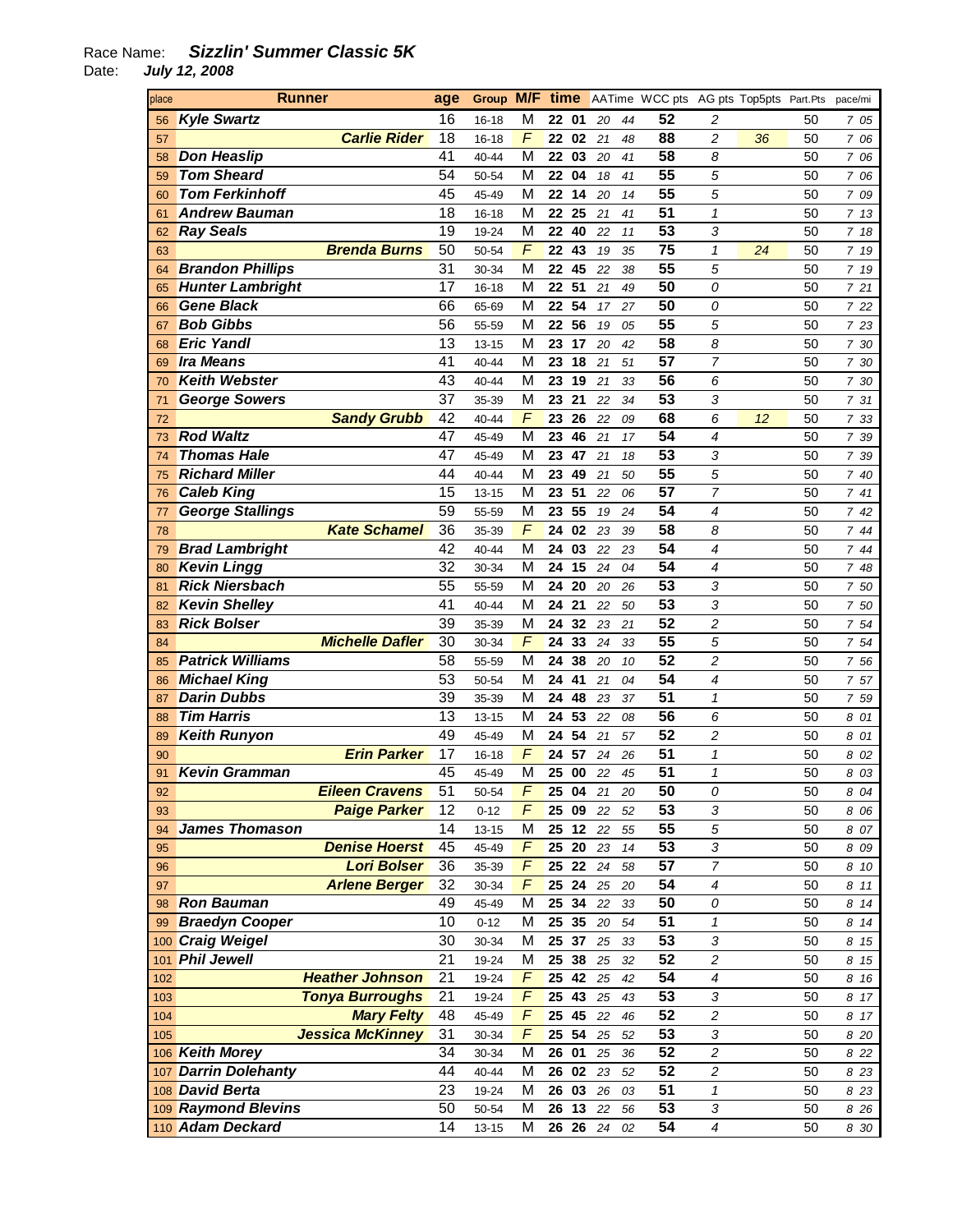| place | Runner                   |                 |           |                |       |     |        |    | Group M/F time AATime WCC pts AG pts Top5pts Part.Pts |                         |    | pace/mi |
|-------|--------------------------|-----------------|-----------|----------------|-------|-----|--------|----|-------------------------------------------------------|-------------------------|----|---------|
| 111   | <b>Margy Smith</b>       | 61              | 60-64     | F              | 26    | -45 | 19     | 49 | 51                                                    | 1                       | 50 | 837     |
|       | 112 Steve Lair           | 41              | 40-44     | M              | 26    | 48  | 25     | 08 | 51                                                    | $\mathcal I$            | 50 | 838     |
|       | 113 Bill Collins         | 63              | 60-64     | M              | 26    | 53  | 21     | 03 | 51                                                    | $\mathbf{1}$            | 50 | 839     |
| 114   | <b>Shannon Vatter</b>    | 40              | 40-44     | F              | 27    | 02  | 25     | 58 | $\overline{55}$                                       | 5                       | 50 | 8 42    |
| 115   | Joseph Wilmot            | $\overline{32}$ | 30-34     | M              | 27    | 10  | 26     | 57 | 51                                                    | $\mathbf{1}$            | 50 | 8 45    |
| 116   | <b>Katie Temple</b>      | $\overline{16}$ | 16-18     | F              | 27    | 11  | 26     | 17 | $\overline{50}$                                       | 0                       | 50 | 8 45    |
| 117   | <b>Diana Punzo</b>       | 43              | 40-44     | F              | 27    | 20  | 25     | 36 | 54                                                    | 4                       | 50 | 848     |
| 118   | <b>Gwynne Justice</b>    | 38              | 35-39     | F              | 27    | 24  | 26     | 41 | $\overline{56}$                                       | 6                       | 50 | 8 49    |
| 119   | <b>Damien Moser</b>      | 13              | 13-15     | M              | 27    | 25  | 24     | 23 | $\overline{53}$                                       | 3                       | 50 | 8 49    |
| 120   | <b>Daniel Crane</b>      | 15              | $13 - 15$ | M              | 27    | 30  | 25     | 29 | $\overline{52}$                                       | $\overline{c}$          | 50 | 8 51    |
| 121   | <b>Kyle Frost</b>        | 20              | 19-24     | M              | 27    | 41  | 27     | 23 | $\overline{50}$                                       | 0                       | 50 | 855     |
| 122   | <b>Greg Kurtz</b>        | 51              | 50-54     | M              | 27    | 46  | 24     | 05 | $\overline{52}$                                       | $\overline{c}$          | 50 | 856     |
| 123   | <b>Kelsey Buehner</b>    | 12              | $0 - 12$  | F              | 28    | 16  | 25     | 42 | $\overline{52}$                                       | $\overline{c}$          | 50 | 9 06    |
| 124   | <b>Alexa Lingg</b>       | 12              | $0 - 12$  | F              | 28    | 24  | 25     | 49 | $\overline{51}$                                       | $\mathbf{1}$            | 50 | 9 08    |
| 125   | <b>Jared Miller</b>      | 13              | $13 - 15$ | M              | 28    | 28  | 25     | 19 | 51                                                    | $\mathbf{1}$            | 50 | 9 10    |
| 126   | <b>TJ Brown</b>          | 14              | 13-15     | M              | 28    | 29  | 25     | 54 | 50                                                    | 0                       | 50 | 9 10    |
| 127   | <b>Mindy Ward</b>        | 37              | 35-39     | F              | 28    | 43  | 28     | 07 | $\overline{55}$                                       | 5                       | 50 | 9 15    |
| 128   | <b>Tom Carrico</b>       | 55              | 55-59     | M              | 29    | 01  | $24\,$ | 22 | $\overline{51}$                                       | 1                       | 50 | 9 20    |
| 129   | <b>Ron McFadden</b>      | 53              | 50-54     | M              | 29    | 02  | 24     | 47 | $\overline{51}$                                       | $\mathbf{1}$            | 50 | 921     |
| 130   | <b>Kimberly Hall</b>     | 42              | 40-44     | F              | 29    | 29  | 27     | 52 | $\overline{53}$                                       | 3                       | 50 | 929     |
| 131   | <b>Duane Fry</b>         | 36              | 35-39     | M              | 29    | 30  | 28     | 42 | $\overline{50}$                                       | 0                       | 50 | 9 30    |
| 132   | <b>Lizzie MacGray</b>    | $\overline{23}$ | 19-24     | F              | 29    | 32  | 29     | 32 | $\overline{52}$                                       | $\overline{c}$          | 50 | 9 30    |
| 133   | <b>Megan Hofmann</b>     | 26              | 25-29     | F              | 29    | 33  | 29     | 33 | 60                                                    | 10                      | 50 | 9 31    |
| 134   | <b>Jasson Wickman</b>    | 25              | 25-29     | M              | 30    | 00  | 30     | 00 | 50                                                    | 0                       | 50 | 939     |
| 135   | <b>Denise Retz</b>       | 29              | 25-29     | F              | 30    | 08  | 30     | 08 | 59                                                    | 9                       | 50 | 9 42    |
| 136   | <b>Judy Pierce</b>       | 46              | 45-49     | F              | 30    | 47  | 27     | 54 | $\overline{51}$                                       | $\mathbf{1}$            | 50 | 954     |
| 137   | <b>Mandy Bishop</b>      | 26              | 25-29     | F              | 30    | 54  | 30     | 54 | 58                                                    | 8                       | 50 | 9 57    |
| 138   | <b>Kara Newman</b>       | 27              | 25-29     | F              | 31    | 00  | 31     | 00 | $\overline{57}$                                       | $\overline{7}$          | 50 | 959     |
| 139   | <b>Danielle Ross</b>     | 14              | 13-15     | F              | 31    | 19  | 29     | 30 | 51                                                    | $\mathbf{1}$            | 50 | 10 05   |
| 140   | <b>Jan Parker</b>        | 30              | 30-34     | F              | 31    | 29  | 31     | 28 | $\overline{52}$                                       | $\overline{c}$          | 50 | 10 08   |
| 141   | <b>Carlena Ross</b>      | 38              | 35-39     | F              | 31    | 57  | 31     | 07 | 54                                                    | 4                       | 50 | 10 17   |
|       | 142 Ryan Miller          | 10              | $0 - 12$  | M              | 32    | 09  | 26     | 16 | 50                                                    | 0                       | 50 | 10 21   |
| 143   | <b>Emily Lacey</b>       | 15              | 13-15     | F              | 32    | 38  | 31     | 10 | 50                                                    | 0                       | 50 | 10 30   |
| 144   | <b>Mechelle Vance</b>    | 34              | 30-34     | F              | 33    | 07  | 32     | 51 | 51                                                    | $\mathcal I$            | 50 | 10 40   |
| 145   | <b>Marisa Thomason</b>   | 11              | $0 - 12$  | F              | 33    | 11  | 29     | 31 | 50                                                    | 0                       | 50 | 10 41   |
|       | 146 Dennis Hicks         | 50              | 50-54     | M              | 33    | 43  | 29     | 30 | 50                                                    | 0                       | 50 | 10 51   |
| 147   | <b>Chris Brady</b>       | 44              | 40-44     | $\overline{F}$ | 34 04 |     | 31     | 35 | $\overline{52}$                                       | $\overline{\mathbf{c}}$ | 50 | 10 58   |
| 148   | <b>Rebecca Kallen</b>    | 29              | 25-29     | F              | 34 56 |     | 34     | 56 | 56                                                    | 6                       | 50 | 11 15   |
| 149   | <b>Celeste Badger</b>    | 25              | 25-29     | F              | 35 21 |     | 35     | 21 | $\overline{55}$                                       | 5                       | 50 | 11 23   |
| 150   | <b>Ralana Shelley</b>    | 37              | 35-39     | F              | 35 38 |     | 34     | 54 | $\overline{53}$                                       | 3                       | 50 | 11 28   |
| 151   | <b>Bridget Parker</b>    | 35              | 35-39     | F              | 35 59 |     | $35\,$ | 34 | $\overline{52}$                                       | $\overline{c}$          | 50 | 11 35   |
|       | 152 Doug Philbeck        | 34              | 30-34     | M              | 36 15 |     | 35     | 40 | $\overline{50}$                                       | 0                       | 50 | 11 40   |
| 153   | <b>Tiffany Foster</b>    | 24              | 19-24     | F              | 36    | 16  | 36     | 16 | $\overline{51}$                                       | $\mathbf{1}$            | 50 | 11 40   |
| 154   | <b>Amy Sheard</b>        | 28              | 25-29     | F              | 36 17 |     | 36     | 17 | $\overline{54}$                                       | 4                       | 50 | 11 41   |
| 155   | <b>Dawn Miller</b>       | 44              | 40-44     | F              | 36 28 |     | 33     | 48 | $\overline{51}$                                       | $\mathbf{1}$            | 50 | 11 44   |
| 156   | <b>Lindsay Boatright</b> | 28              | 25-29     | F              | 36 40 |     | 36     | 40 | $\overline{53}$                                       | 3                       | 50 | 11 48   |
|       | 157 Hennie Van Niekerk   | 44              | 40-44     | M              | 36 42 |     | 33     | 39 | $\overline{50}$                                       | 0                       | 50 | 11 49   |
| 158   | <b>Suzanne Lacey</b>     | 39              | 35-39     | F              | 36 58 |     | 35     | 46 | $\overline{51}$                                       | $\pmb{\mathcal{1}}$     | 50 | 11 54   |
|       | 159 John Jewell          | 55              | 55-59     | M              | 37 01 |     | 31     | 05 | $\overline{50}$                                       | 0                       | 50 | 11 55   |
| 160   | <b>Kelly Clark</b>       | 31              | 30-34     | F              | 37 44 |     | 37     | 41 | $\overline{50}$                                       | 0                       | 50 | 12 09   |
| 161   | <b>Stephani Love</b>     | 21              | 19-24     | F              | 40    | 48  | 40     | 48 | $\overline{50}$                                       | 0                       | 50 | 13 08   |
| 162   | <b>Rhonda Harding</b>    | 36              | 35-39     | F              | 41 36 |     | 40     | 56 | $\overline{50}$                                       | 0                       | 50 | 13 23   |
| 163   | <b>April Baker</b>       | 28              | 25-29     | F              | 43 09 |     | 43     | 09 | $\overline{52}$                                       | $\overline{c}$          | 50 | 13 53   |
| 164   | <b>Angela Crawford</b>   | 28              | 25-29     | F              | 43 49 |     | 43     | 49 | $\overline{51}$                                       | $\mathbf 1$             | 50 | 14 06   |
| 165   | <b>Connie Stollar</b>    | 45              | 45-49     | F              | 43 58 |     | 40     | 19 | 50                                                    | ${\cal O}$              | 50 | 14 09   |
|       |                          |                 |           |                |       |     |        |    |                                                       |                         |    |         |